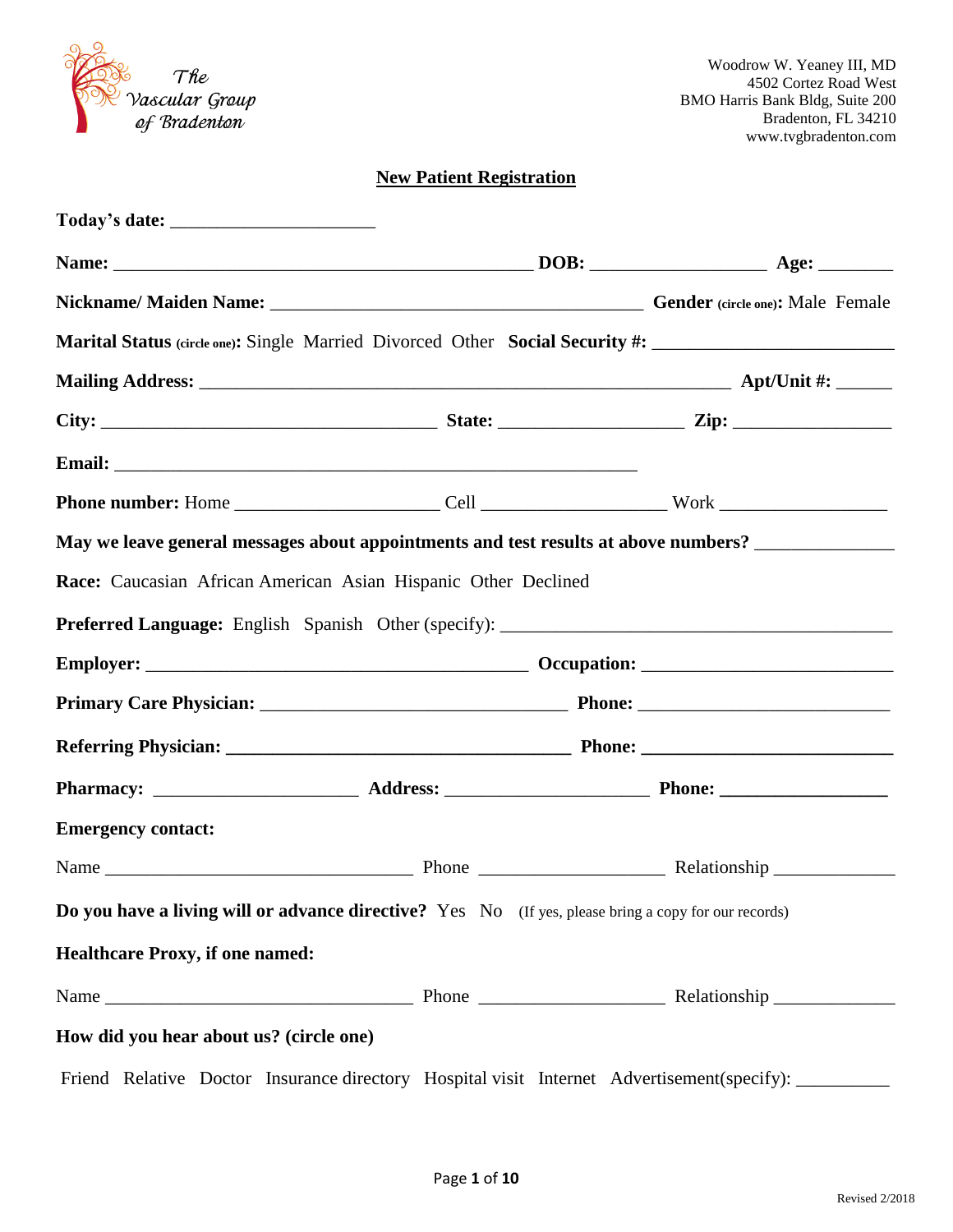| The            |
|----------------|
| Vascular Group |
| of Bradenton   |

### **Insurance Information**

| Policyholer: Self (if self, skip to next section) Other (complete next section) |  |  |  |  |
|---------------------------------------------------------------------------------|--|--|--|--|
|                                                                                 |  |  |  |  |
|                                                                                 |  |  |  |  |
|                                                                                 |  |  |  |  |
|                                                                                 |  |  |  |  |
|                                                                                 |  |  |  |  |
| Policyholer: Self (if self, skip to next section) Other (complete next section) |  |  |  |  |
|                                                                                 |  |  |  |  |
|                                                                                 |  |  |  |  |
|                                                                                 |  |  |  |  |

#### **INSURANCE AUTHORIZATION, RELEASE AND ASSIGNMENT OF BENEFITS**

I hereby authorize The Vascular Group of Bradenton to furnish and/or release any information necessary to insurance carriers concerning my illness and treatment, and I hereby assign to the physician(s) all payments for medical services rendered to myself or my dependents. It may be used to process my insurance claim acquired in the course of my examination or treatment, to allow a photocopy of my signature to be used to process my insurance claim for the period of a lifetime. This order will remain in effect until revoked by me in writing.

I have requested medical services from The Vascular Group of Bradenton on behalf of myself and/or my dependents, and I understand by making this request, I become fully financially responsible for any and all charges incurred in the course of the treatment authorized. I further understand that fees are due and payable on the date services are rendered and agree to pay all such charges incurred in full immediately upon presentation of the appropriate statement. A photocopy of this assignment is to be considered as valid as the original. I hereby assign all medical and surgical benefits, to include major medical benefits to which I am entitled. I hereby authorize and direct my insurance carrier(s) including Medicare, Medigap, private insurance and any other health/medical plan to issue payment directly to The Vascular Group of Bradenton, for medical services rendered to myself and/or my dependents regardless of my insurance benefits, if any. I understand I am responsible for any amount not covered by insurance, regardless of insurance coverage.

### **Patient signature (or guardian if patient is a minor) Date**

**\_\_\_\_\_\_\_\_\_\_\_\_\_\_\_\_\_\_\_\_\_\_\_\_\_\_\_\_\_\_\_\_\_\_\_\_\_\_\_\_\_\_\_\_\_ \_\_\_\_\_\_\_\_\_\_\_\_\_\_\_\_\_\_\_\_\_\_\_\_\_\_\_\_\_\_**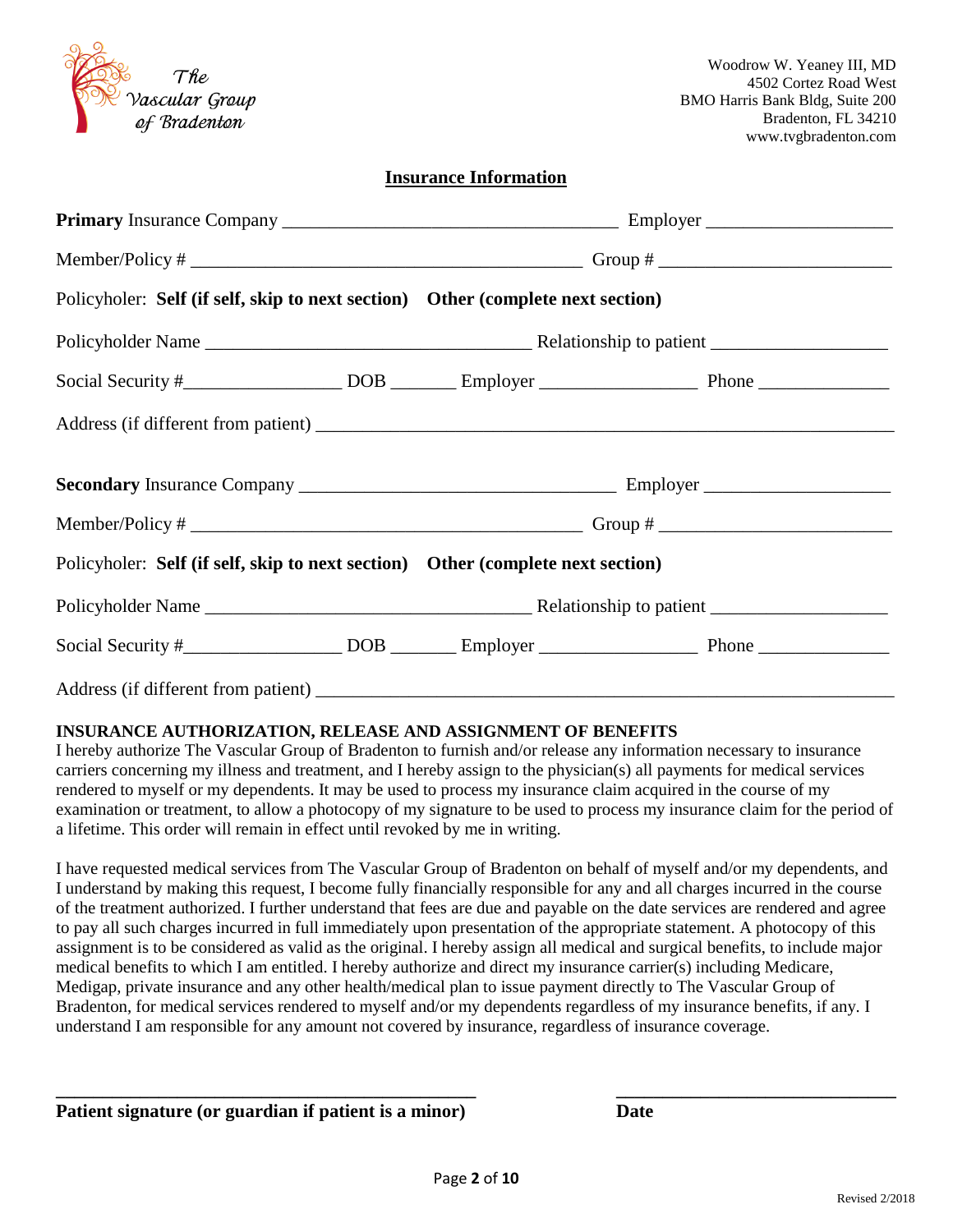

### **Patient Medical & Social History**

| <b>Patient Name:</b>                                                         | DOB: | Age: | <b>Date:</b> |
|------------------------------------------------------------------------------|------|------|--------------|
| Reason for today's visit:                                                    |      |      |              |
| Do you have any known allergies? No Yes (please list with type of reaction): |      |      |              |

\_\_\_\_\_\_\_\_\_\_\_\_\_\_\_\_\_\_\_\_\_\_\_\_\_\_\_\_\_\_\_\_\_\_\_\_\_\_\_\_\_\_\_\_\_\_\_\_\_\_\_\_\_\_\_\_\_\_\_\_\_\_\_\_\_\_\_\_\_\_\_\_\_\_\_\_\_\_\_\_\_\_\_\_\_\_\_\_\_\_

**Are you allergic to: Lidocaine** Yes No **Penicillin** Yes No **IV Dye** Yes No

**Have you ever been diagnosed with any of the following?** If yes, please circle

| <b>Heart Disease</b> | <b>Diabetes</b>            | <b>High Cholesterol</b> | <b>Bleeding Disorder</b>   |
|----------------------|----------------------------|-------------------------|----------------------------|
| <b>Heart Attack</b>  | Kidney Disease             | PAD or PVD              | Blood clots in leg or lung |
| <b>Stroke</b>        | Aneurysm                   | Non healing wounds      | Varicose Veins             |
| Cancer               | <b>High Blood Pressure</b> | Other:                  |                            |

**Are you experiencing any of the following?** Please circle all that apply

| Pain in legs after exertion     | Purplish/reddish skin on legs  | Leg swelling         |
|---------------------------------|--------------------------------|----------------------|
| Cramping in legs after exertion | Achy legs at end of day        | Cold or numb legs    |
| Varicose veins                  | Leg pain at night wakes you up | Pain in foot at rest |

**Please list all previous surgical procedures:** Continue on back if necessary

| <b>Procedure</b> | <b>Where Performed / Surgeon</b> | Date |
|------------------|----------------------------------|------|
|                  |                                  |      |
|                  |                                  |      |
|                  |                                  |      |

**Has anyone in your family been diagnosed with any of the following?** If yes, circle and indicate relative

| <b>Heart Disease</b> | <b>Diabetes</b> | <b>Bleeding Disorder</b>   |
|----------------------|-----------------|----------------------------|
| Stroke               | Aneurysm        | Blood clots in leg or lung |
| <b>Heart Attack</b>  | PAD or PVD      | <b>Varicose Veins</b>      |
| Cancer               | Other:          |                            |

| <i>Office Use Only:</i> |         |          |       |        |            |
|-------------------------|---------|----------|-------|--------|------------|
| Height:                 | Weight: | BP: Left | Right | Pulse: | Resp Rate: |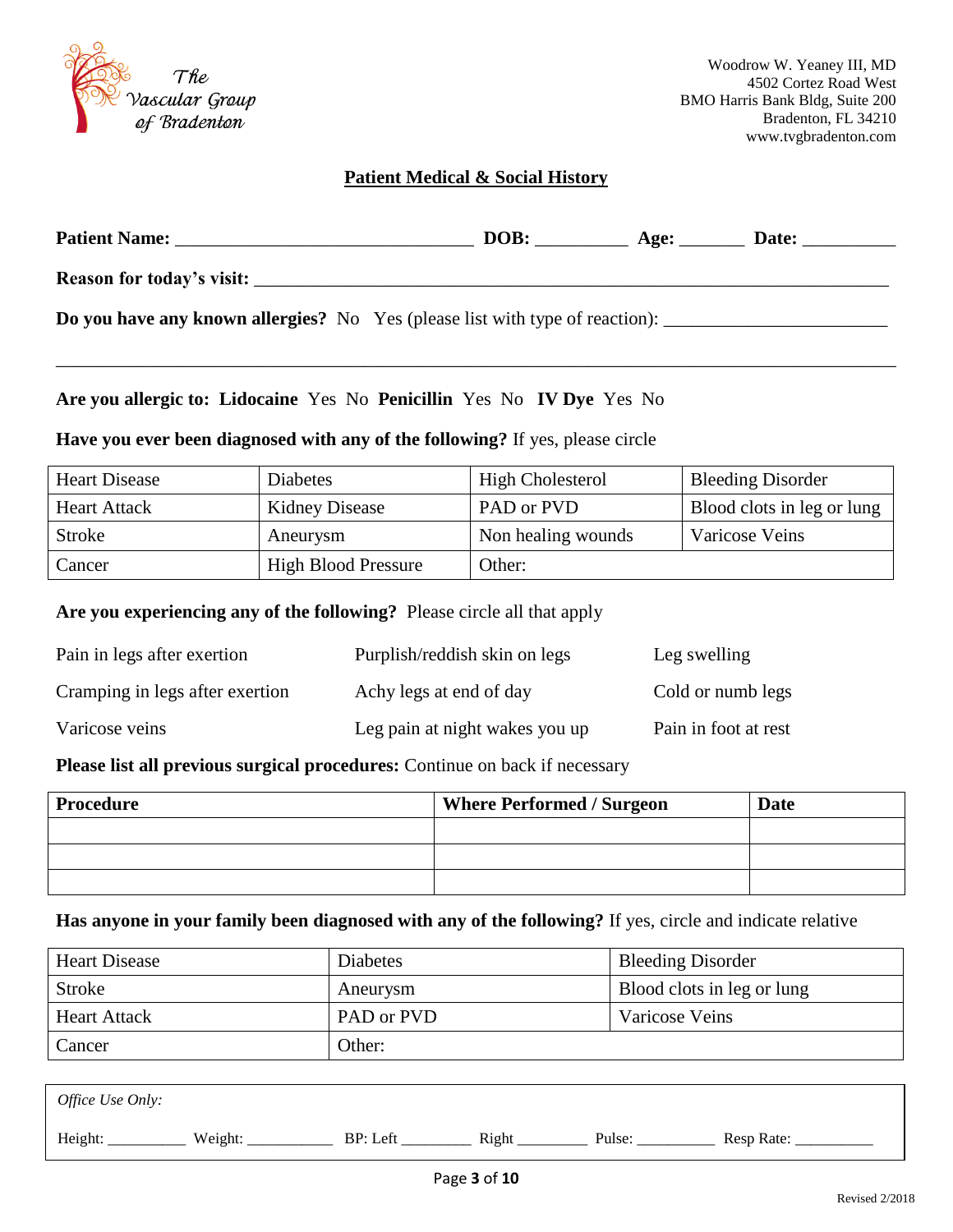| The<br>Vascular Group<br>of Bradenton                                                                |  | Woodrow W. Yeaney III, MD<br>4502 Cortez Road West<br>BMO Harris Bank Bldg, Suite 200<br>Bradenton, FL 34210<br>www.tvgbradenton.com |
|------------------------------------------------------------------------------------------------------|--|--------------------------------------------------------------------------------------------------------------------------------------|
|                                                                                                      |  |                                                                                                                                      |
| Do you currently use or have you previously used tobacco? Yes No                                     |  |                                                                                                                                      |
|                                                                                                      |  |                                                                                                                                      |
|                                                                                                      |  |                                                                                                                                      |
| Do you drink alcohol? Yes No If yes, how many drinks per week?                                       |  |                                                                                                                                      |
| Have you had a recent influenza vaccination? No Yes If yes, please give date: ______________________ |  |                                                                                                                                      |
| Have you had a recent pneumonia vaccination? No Yes If yes, please give date: ______________________ |  |                                                                                                                                      |

**\_\_\_\_\_\_\_\_\_\_\_\_\_\_\_\_\_\_\_\_\_\_\_\_\_\_\_\_\_\_\_\_\_\_\_\_\_\_\_\_\_\_\_\_\_ \_\_\_\_\_\_\_\_\_\_\_\_\_\_\_\_\_\_\_\_\_\_\_\_\_\_\_\_\_\_** 

**Patient signature (or guardian if patient is a minor) Date**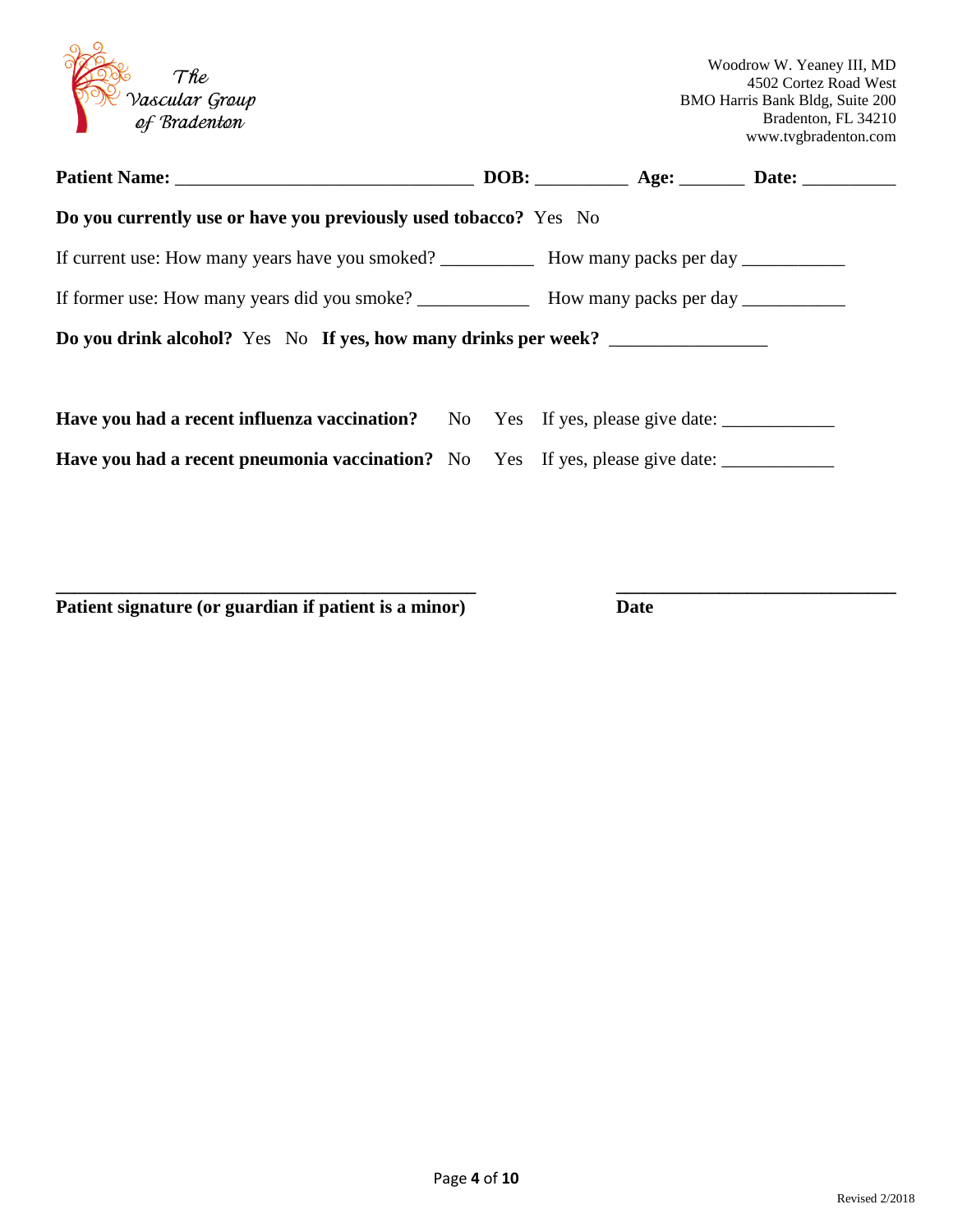

### **Medication List**

| <b>Patient</b><br>Name: | лі<br>,,,<br>_ | $\sim$<br>$-22$ | ∖nt∩ |
|-------------------------|----------------|-----------------|------|
|-------------------------|----------------|-----------------|------|

Please list all prescriptions and over-the-counter medications, including herbal products and vitamins, you are currently taking. If you have a medication list, you may skip this section if you bring that list with you to your appointment. **Please be sure dose and frequency is listed for all medications. This form will need to be updated before every physician visit.**

|                         | <b>Medication</b> | <b>Dose</b> | Frequency |
|-------------------------|-------------------|-------------|-----------|
| $\mathbf{1}$            |                   |             |           |
| $\overline{2}$          |                   |             |           |
| $\mathbf{3}$            |                   |             |           |
| $\overline{\mathbf{4}}$ |                   |             |           |
| 5                       |                   |             |           |
| $\boldsymbol{6}$        |                   |             |           |
| $\overline{7}$          |                   |             |           |
| $\bf{8}$                |                   |             |           |
| $\boldsymbol{9}$        |                   |             |           |
| 10                      |                   |             |           |
| 11                      |                   |             |           |
| 12                      |                   |             |           |
| 13                      |                   |             |           |
| 14                      |                   |             |           |
| $15\,$                  |                   |             |           |
| 16                      |                   |             |           |
| $17\,$                  |                   |             |           |
| ${\bf 18}$              |                   |             |           |
| 19                      |                   |             |           |
| 20                      |                   |             |           |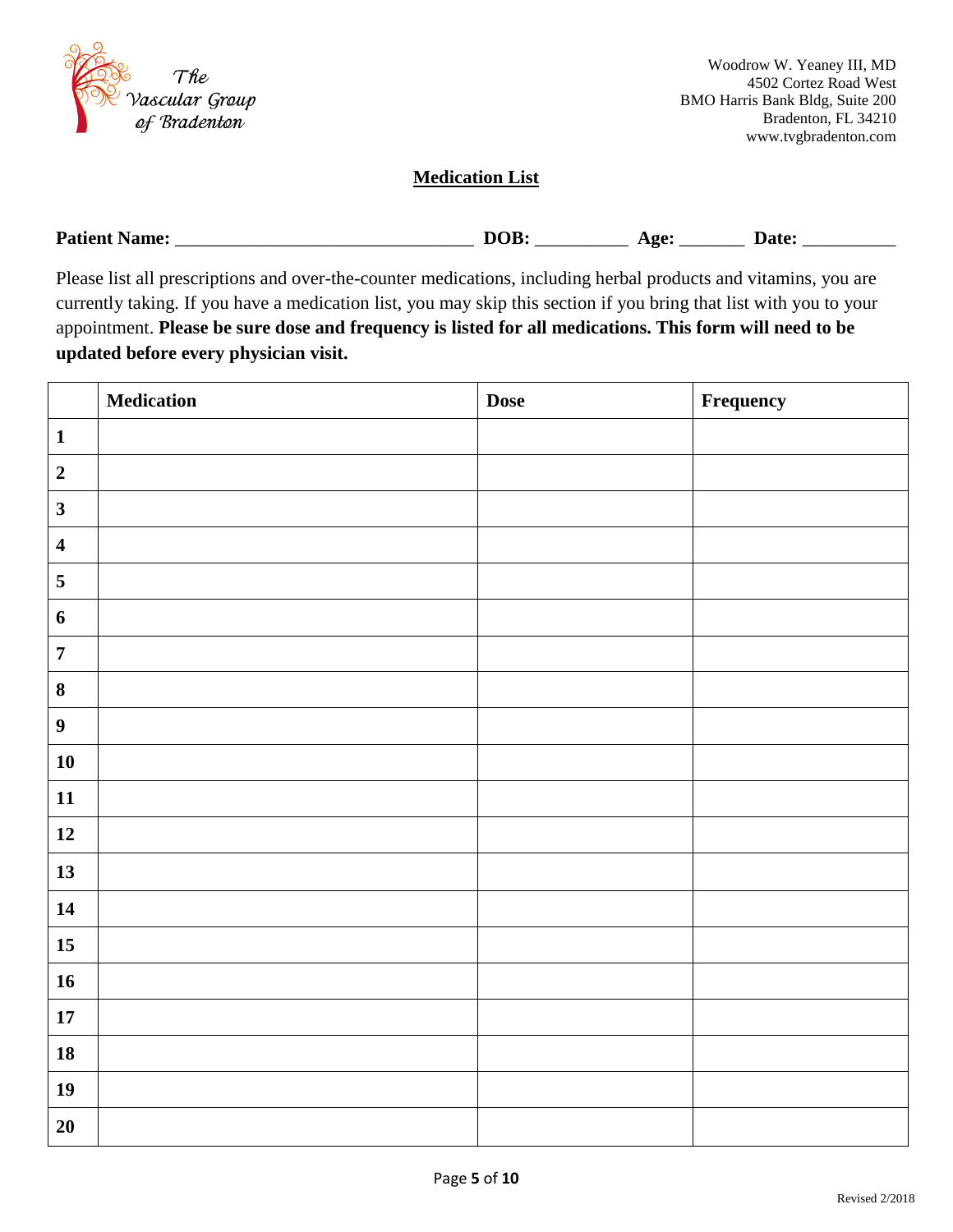|  | 6 of 10 |  |
|--|---------|--|

| )<br>G | The            |  |  |
|--------|----------------|--|--|
|        | Vascular Group |  |  |
|        | of Bradenton   |  |  |

# **Patient Name:** \_\_\_\_\_\_\_\_\_\_\_\_\_\_\_\_\_\_\_\_\_\_\_\_\_\_\_\_\_\_\_\_\_\_ **DOB:** \_\_\_\_\_\_\_\_\_\_\_\_ **Age:** \_\_\_\_\_\_\_\_\_ **Date:** \_\_\_\_\_\_\_\_\_\_\_\_

#### **NOTICE OF PRIVACY**

I acknowledge I have received a copy of The Vascular Group of Bradenton "Notice of Privacy Practices". I have read and understand all of the above and agree to comply.

**\_\_\_\_\_\_\_\_\_\_\_\_\_\_\_\_\_\_\_\_\_\_\_\_\_\_\_\_\_\_\_\_\_\_\_\_\_\_\_\_\_\_\_\_\_ \_\_\_\_\_\_\_\_\_\_\_\_\_\_\_\_\_\_\_\_\_\_\_\_\_\_\_\_\_\_** 

**Patient signature (or guardian if patient is a minor) Date** 

#### **PROTECTED HEALTH INFORMATION DISCLOSURE**

We cannot discuss your protected health information (PHI) with anyone other than yourself unless you authorize us to do so. Please list the below the name(s) of the individual(s) you authorize us to discuss your care with. Your PHI will be disclosed to the individual(s) listed below until you notify us otherwise in writing. **Please list your spouse or significant other and any family, friends and agents you authorize us to discuss your PHI with.**

| Name: | Phone: | Relationship: |
|-------|--------|---------------|
| Name: | Phone: | Relationship: |
| Name: | Phone: | Relationship: |

This authorization will remain in effect for one year unless otherwise specified. I understand this authorization extends to all or any part of my medical record, which may include psychiatric information, and/or genetic counseling/testing, and/or alcohol/drug abuse and/or AIDS (Aquired Immunodeficiency Syndrome), and/or may include the result of an HIV test or the fact that an HIV test was performed. I expressly consent to the release of information as designated above. I understand this authorization is revocable upon written notice to the office where the original authorization is retained, except to the extent that action has already been taken on the authorization. I understand that my PHI used or disclosed under this authorization may be subject to re-disclosure by the recipient and the privacy of my PHI may no longer by protected by law.

#### **\_\_\_\_\_\_\_\_\_\_\_\_\_\_\_\_\_\_\_\_\_\_\_\_\_\_\_\_\_\_\_\_\_\_\_\_\_\_\_\_\_\_\_\_\_ \_\_\_\_\_\_\_\_\_\_\_\_\_\_\_\_\_\_\_\_\_\_\_\_\_\_\_\_\_\_ Patient signature (or guardian if patient is a minor) Date**

#### **CONSENT TO TREAT**

The purpose of medical care is to facilitate the treatment of disease, injury and disability. Medical services are provided through examination, testing and use of procedures to aid the diagnosis or treatment of a medical condition or conditions. I request and authorize The Vascular Group of Bradenton to provide me with medical services as described above. I agree to cooperate fully and to participate in all medical procedures and to comply with the plan of medical care/services that is established.

| Patient signature (or guardian if patient is a minor)                   | Date                                                                                                                                                                                                                           |                                                                                                                                                                                                                                |
|-------------------------------------------------------------------------|--------------------------------------------------------------------------------------------------------------------------------------------------------------------------------------------------------------------------------|--------------------------------------------------------------------------------------------------------------------------------------------------------------------------------------------------------------------------------|
| Responsible party – adult or guardian present signing consent to treat: |                                                                                                                                                                                                                                |                                                                                                                                                                                                                                |
|                                                                         |                                                                                                                                                                                                                                |                                                                                                                                                                                                                                |
|                                                                         |                                                                                                                                                                                                                                | Gender (circle one) Male Female                                                                                                                                                                                                |
|                                                                         |                                                                                                                                                                                                                                |                                                                                                                                                                                                                                |
| Phone Number: Home                                                      | Cell and the contract of the contract of the contract of the contract of the contract of the contract of the contract of the contract of the contract of the contract of the contract of the contract of the contract of the c | Work and the second second second second second second second second second second second second second second second second second second second second second second second second second second second second second second |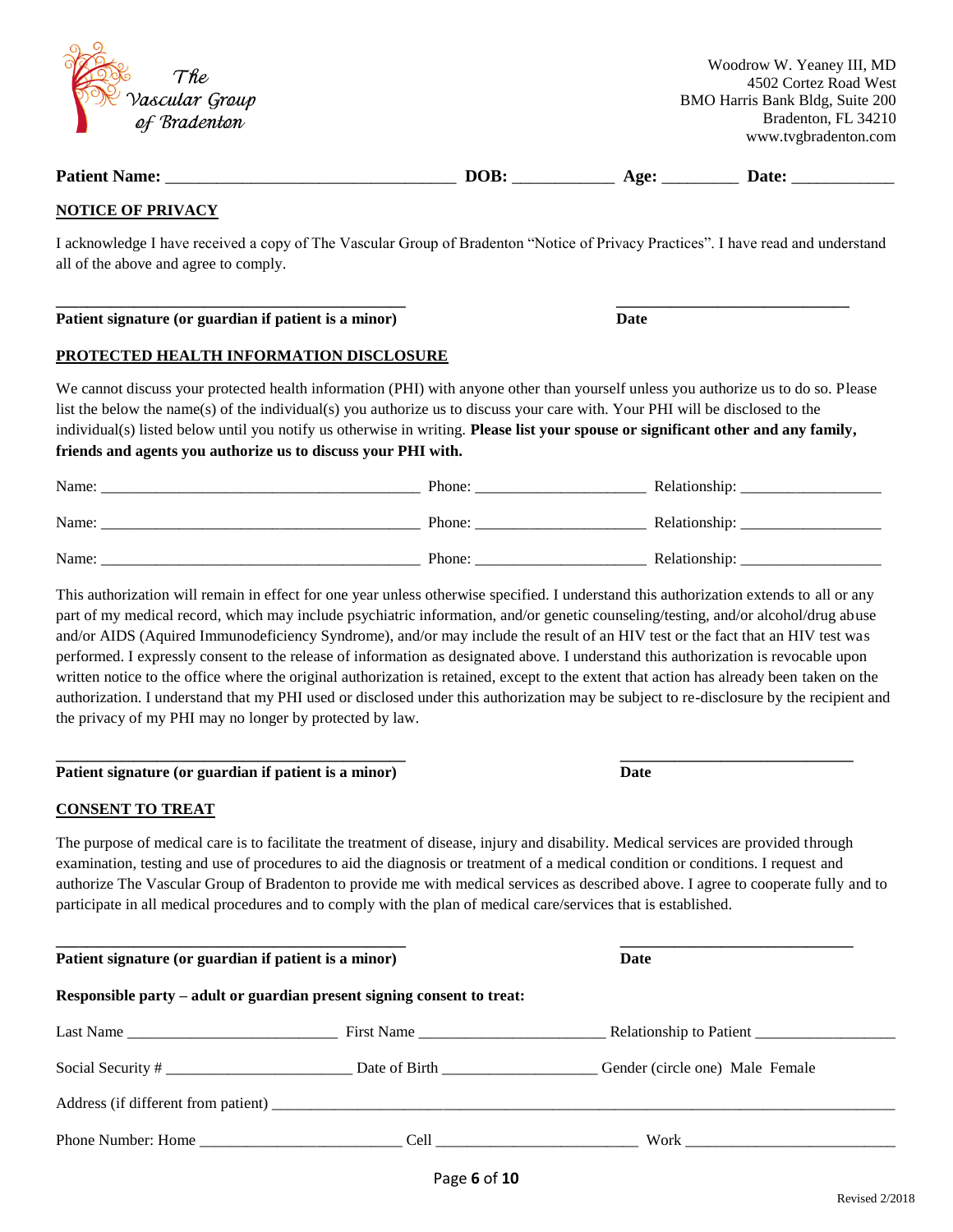

### **AUTHORIZATION TO OBTAIN OR RELEASE MEDICAL RECORDS**

### **Authorization to obtain, release or review protected health information (PHI):**

I hereby authorize The Vascular Group of Bradenton to obtain or release a copy of all medical information and reports for the purpose of my treatment. I understand that this authorization extends to all or any part of my medical record, which may include psychiatric information and/or genetic counseling/testing, and/or alcohol/drug abuse and/or HIV/AIDS test results, and imaging. I expressly consent to the release of this information.

I understand this authorization will remain in effect for one year unless otherwise specified. I understand that this authorization is revocable upon written notice to the office where the original authorization is retained. I understand that my protected health information that is used or disclosed under this authorization may be subject to re-disclosure by the recipient and the privacy of my protected health information may no longer by protected by law.

Please **send** a copy of my medical record to:

The Vascular Group of Bradenton 4502 Cortez Road West Suite 200 Bradenton, FL 34210 Fax: 941-243-3953

Please **release** a copy of my medical record to: (please list any doctors you would like us to send records to following any physician visit)

\_\_\_\_\_\_\_\_\_\_\_\_\_\_\_\_\_\_\_\_\_\_\_\_\_\_\_\_\_\_\_\_\_\_\_\_\_\_\_ \_\_\_\_\_\_\_\_\_\_\_\_\_\_\_\_\_\_\_\_\_\_\_\_\_\_\_\_\_\_\_\_\_\_\_\_\_\_\_

\_\_\_\_\_\_\_\_\_\_\_\_\_\_\_\_\_\_\_\_\_\_\_\_\_\_\_\_\_\_\_\_\_\_\_\_\_\_\_ \_\_\_\_\_\_\_\_\_\_\_\_\_\_\_\_\_\_\_\_\_\_\_\_\_\_\_\_\_\_\_\_\_\_\_\_\_\_\_

\_\_\_\_\_\_\_\_\_\_\_\_\_\_\_\_\_\_\_\_\_\_\_\_\_\_\_\_\_\_\_\_\_\_\_\_\_\_\_ \_\_\_\_\_\_\_\_\_\_\_\_\_\_\_\_\_\_\_\_\_\_\_\_\_\_\_\_\_\_\_\_\_\_\_\_\_\_\_

**\_\_\_\_\_\_\_\_\_\_\_\_\_\_\_\_\_\_\_\_\_\_\_\_\_\_\_\_\_\_\_\_\_\_\_\_\_\_\_\_\_\_\_\_\_ \_\_\_\_\_\_\_\_\_\_\_\_\_\_\_\_\_\_\_\_\_\_\_\_\_\_\_\_\_\_ Patient signature (or guardian if patient is a minor) Date**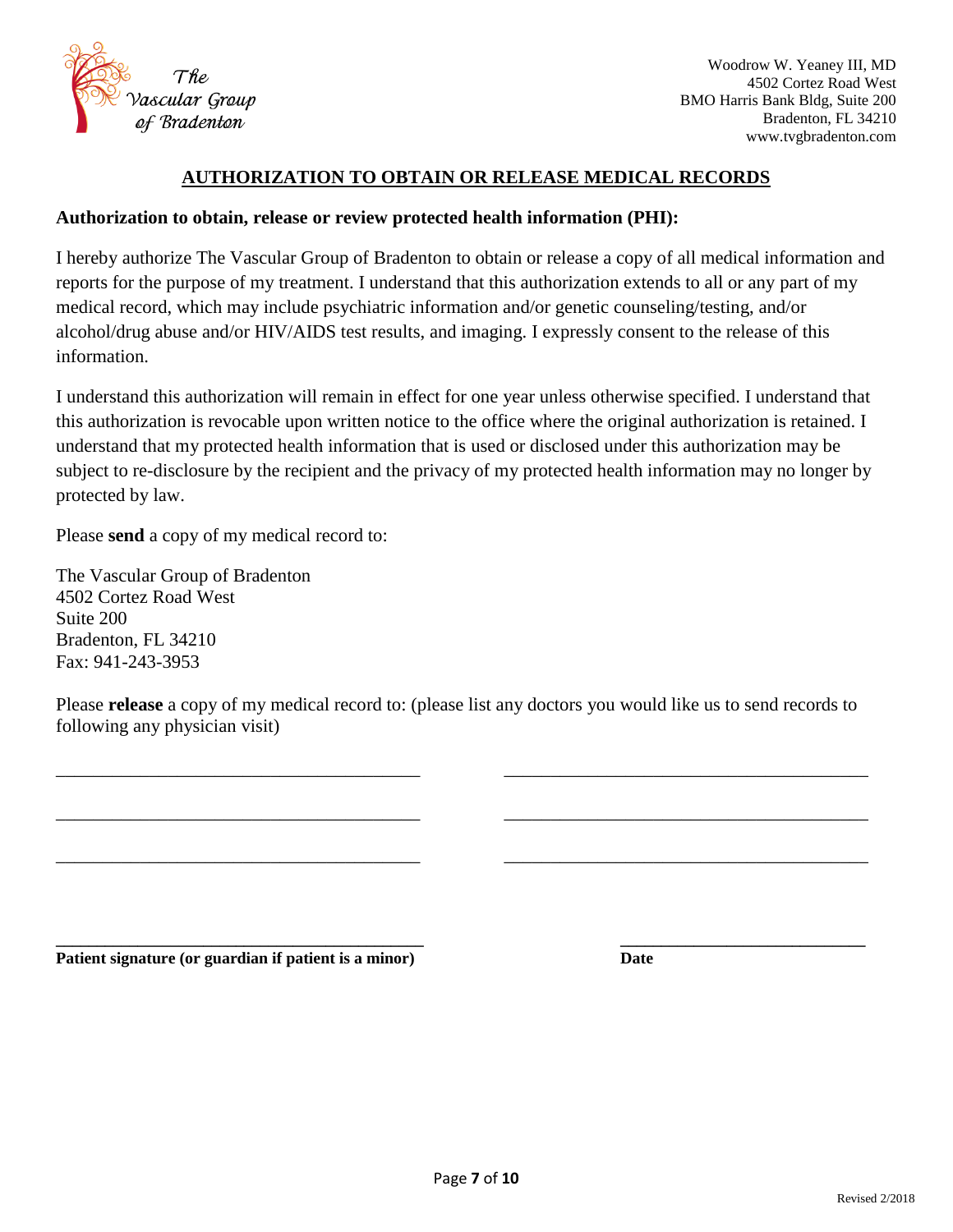

# **FINANCIAL POLICY**

Welcome to our practice! We strive to provide you with excellent medical care and our goal is to make your visit as convenient as possible.

### **By signing this agreement, you confirm that you have read the policies below and understand that:**

- It is your responsibility to inform our office of any address or phone number changes
- Your account needs to be kept current. Accordingly, all self-pay or insurance co-payments, co-insurances and deductibles will be collected at the time of service, unless other arrangements have been made in advance, and are payable by cash, check, Visa, Mastercard, Discover or American Express
- $\bullet$  If you do not have your payment(s), your appointment may be rescheduled
- You may be asked to schedule another appointment for issues other than the reason for your original appointment
- A returned check will result in a \$25 service charge **and** all future payments will be required in the form of cash or credit card
- You will only be sent a statement if your balance exceeds \$5 and you will only receive a credit upon request and if the amount is over \$10. Refunds will be issued within 4-6 weeks from the date requested, if there are no pending insurance claims
- There is a \$25 charge for the completion of paperwork (Disability, FMLA, etc)
- Any unpaid balances older than 30 days may be subject to 1.5% interest per month
- If your account is turned over to a collection agency, you will be responsible for any costs incurred in collection of said balance, which may include collection agency fees up to 35% of your outstanding balance, court costs and attorney fees.

#### **If you have health insurance coverage:**

We will submit your claims on your behalf. However, we must emphasize that, as medical providers, our relationship is with you, not your insurance company. Although we attempt to verify your healthcare benefits with your insurance policy, please be advised this is only an estimate of your coverage based on the information given to us at the time of inquiry.

### **By signing below, you confirm that you understand:**

- It is your responsibility to inform us of any changes to your insurance policy so that your coverage can be reverified prior to your appointment
- If your insurance policy requires a referral from your primary care physician, it is your responsibility to have that referral faxed to our office prior to your appointment
- No all services are a covered benefit with all insurance plans
- It is your responsibility to be aware of what service(s) is being provided to you and if it is a covered benefit under your insurance policy
- Although filing your insurance claims is a courtesy extended to you, all charges are always your responsibility from the date services are rendered

We realize that temporary financial problems may affect timely payment of your account. If such problems do arise, we urge you to contact us promptly for assistance in the management of your account. If you have any questions about the above information, please do not hesitate to ask us. We are here to help you.

### **I have read and understand the above Financial Policy and agree to meet all financial obligations.**

| <b>Patient Name (please print)</b>                    | <b>Patient Signature</b> | Date |
|-------------------------------------------------------|--------------------------|------|
| <b>Responsible Party Name (if other than patient)</b> | <b>Patient Signature</b> | Date |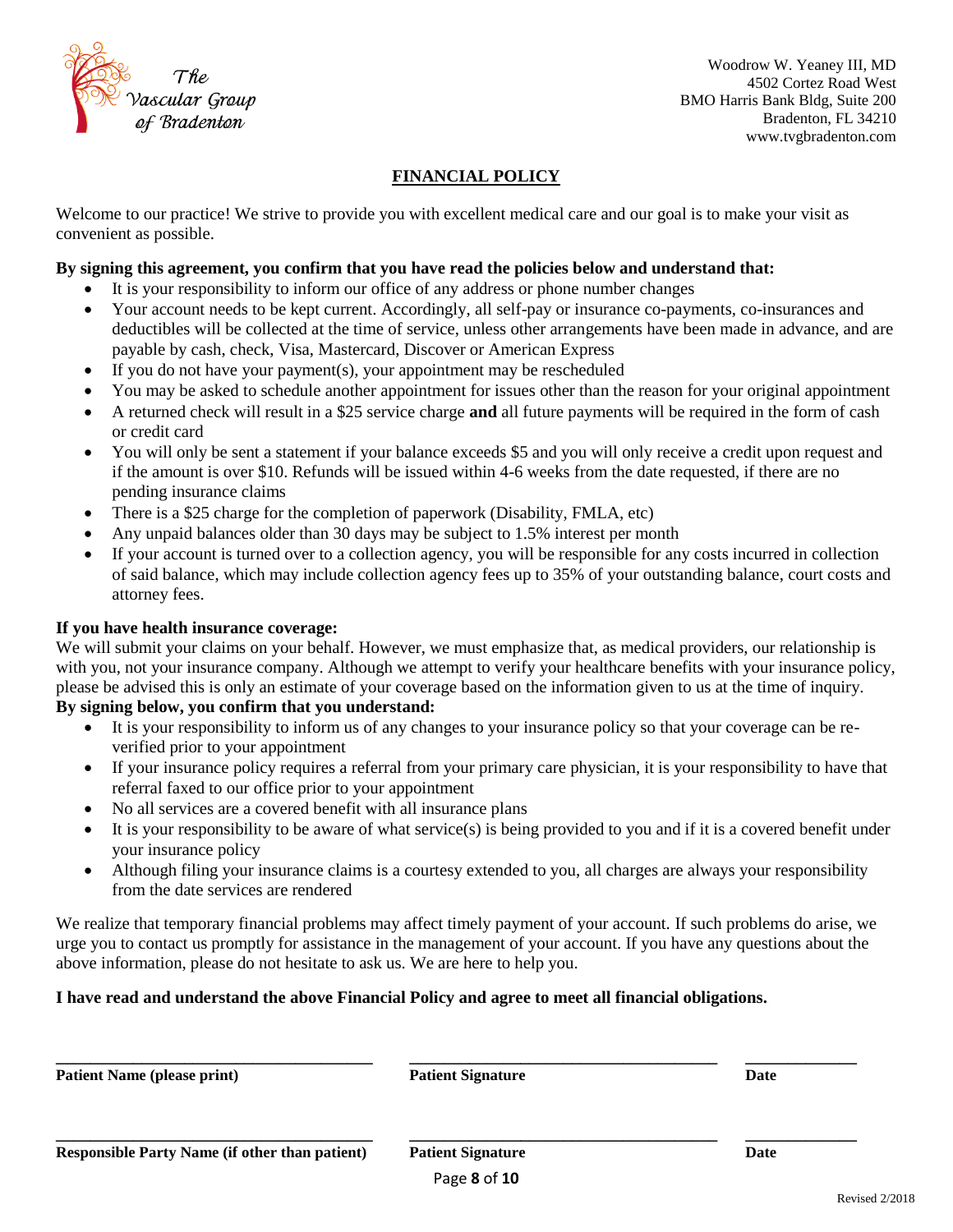

### **PHOTOGRAPHY CONSENT**

In order to ensure accurate patient identification and obtain all necessary information for some insurance companies, photographs may be taken and/or scanned and saved into your medical records. This includes but is not limited to your driver's license photo for identification purposes and images of current wounds or visible medical conditions your insurance may require prior to authorizing medical procedures.

By signing this form, you are consenting to medical photographs to be made of yourself or for a person whom you are a legal guardian. You understand that the information may be used in your medical record and for insurance purposes at The Vascular Group of Bradenton. By consenting to these medical photographs, you understand that you will not receive payment from any party. Refusal to consent to photographs will in no way affect the medical care you receive. If your insurance company requires the photographs be submitted prior to authorization of medical procedures, you will be given the option to consent to the photographs or waive insurance benefits for such procedure.

If you have any questions or wish to withdraw your consent in the future, please contact the staff at The Vascular Group of Bradenton at 941-243-3991.

By signing this form below, you confirm that this consent form has been explained to you in terms which you understand.

**\_\_\_\_\_\_\_\_\_\_\_\_\_\_\_\_\_\_\_\_\_\_\_\_\_\_\_\_\_\_\_\_\_\_\_\_\_\_\_\_\_\_\_\_\_\_\_ \_\_\_\_\_\_\_\_\_\_\_\_\_\_\_\_\_\_\_\_**

**Patient signature (or guardian if patient is a minor) Date**